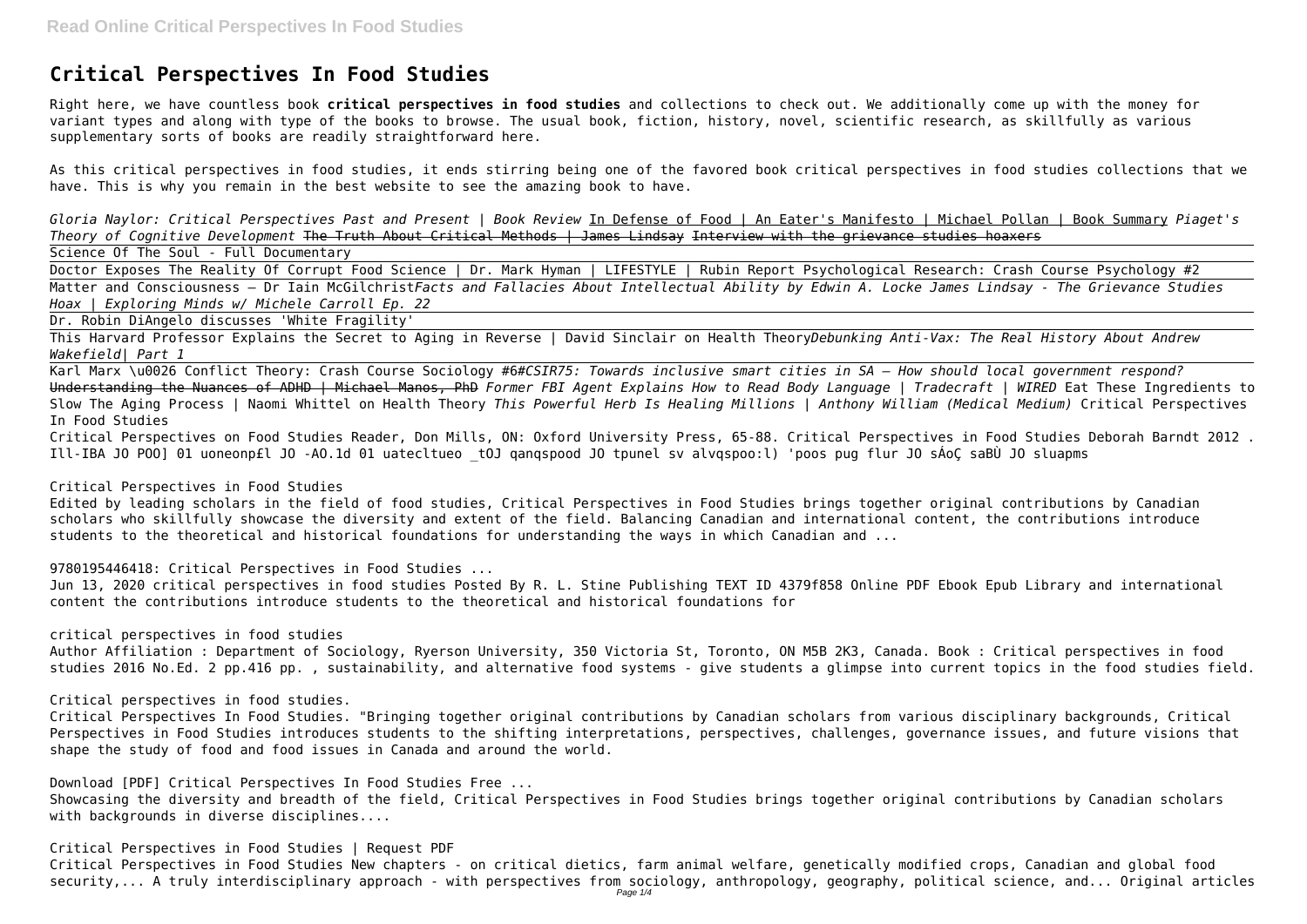**Read Online Critical Perspectives In Food Studies**

...

Critical Perspectives in Food Studies - - Oxford ... Critical Perspectives in Food Studies 2nd Edition by Mustafa Koc; Jennifer Sumner; Anthony Winson and Publisher Oxford University Press Canada. Save up to 80% by choosing the eTextbook option for ISBN: 9780199019625, 0199019622. The print version of this textbook is ISBN: 9780199019618, 0199019614.

Critical Perspectives in Food Studies 2nd edition ...

About the Series. The study of food has seldom been more pressing or prescient. From the intensifying globalization of food, a world-wide food crisis and the continuing inequalities of its production and consumption, to food's exploding media presence, and its growing re-connections to places and people through 'alternative food movements', this series promotes critical explorations of contemporary food cultures and politics.

Critical Food Studies: Critical Food Studies - Book Series ... Critical Perspectives in Food Studies is a compelling examination of the shifting interpretations, perspectives, challenges, governance issues, and future visions that shape the study of food and food issues in Canada and around the world. With new chapters on a diverse range of current

Critical Perspectives in Food Studies: Koc, Mustafa ...

1. Introduction: critical perspectives on food sovereignty Marc Edelman, Tony Weis, Amita Baviskar, Saturnino M. Borras Jr, Eric Holt-Giménez, Deniz Kandiyoti and Wendy Wolford. 2. Historicizing food sovereignty Philip McMichael. 3. Food sovereignty: forgotten genealogies and future regulatory challenges Marc Edelman. 4.

Critical Perspectives on Food Sovereignty: Global Agrarian ...

Share - Critical Perspectives in Food Studies. Critical Perspectives in Food Studies. \$5.32. Free Shipping. Get it by Tue, Sep 22 - Wed, Sep 23 from ; Aurora, Illinois Need it faster? More shipping options available at checkout • Good condition

Critical Perspectives in Food Studies | eBay

Critical Perspectives in Food Studies, 2e is an interdisciplinary, contributed text intended for sociology of food, food and culture, food geographies, and food issues courses at universities and colleges. These courses are offered out of sociology, geography, anthropology, and political science departments at the first- to fourth-year levels.

Critical Perspectives in Food Studies (2nd edition ... Critical Perspectives in Food Studies is a compelling examination of the shifting interpretations, perspectives, challenges, governance issues, and future visions that shape the study of food and food issues in Canada and around the world. With new chapters on a diverse range of current food-

[eBooks] Critical Perspectives In Food Studies Bloomberg delivers business and markets news, data, analysis, and video to the world, featuring stories from Businessweek and Bloomberg News on everything pertaining to technology

The market-leading interdisciplinary exploration of food and its essential place in our society by Canadian and international scholars.Critical Perspectives in Food Studies is a compelling examination of the shifting interpretations, perspectives, challenges, governance issues, and future visions that shape the study of food and food issues in Canada and around the world. With new chapters on a diverse range of current food-relatedissues, this third edition continues to bring students original contributions by Canadian scholars that will inspire readers to consider the varied and complex means by which we bring food to the table.

"Bringing together original contributions by Canadian scholars from various disciplinary backgrounds, Critical Perspectives in Food Studies introduces students to the shifting interpretations, perspectives, challenges, governance issues, and future visions that shape the study of food and food issues in Canada and around the world. Offering the most up-to-date overview of the field, this second edition incorporates new chapters on a range of current food-related issues, including food security, farm animal welfare, genetically modified crops, sustainability, and alternative food systems."--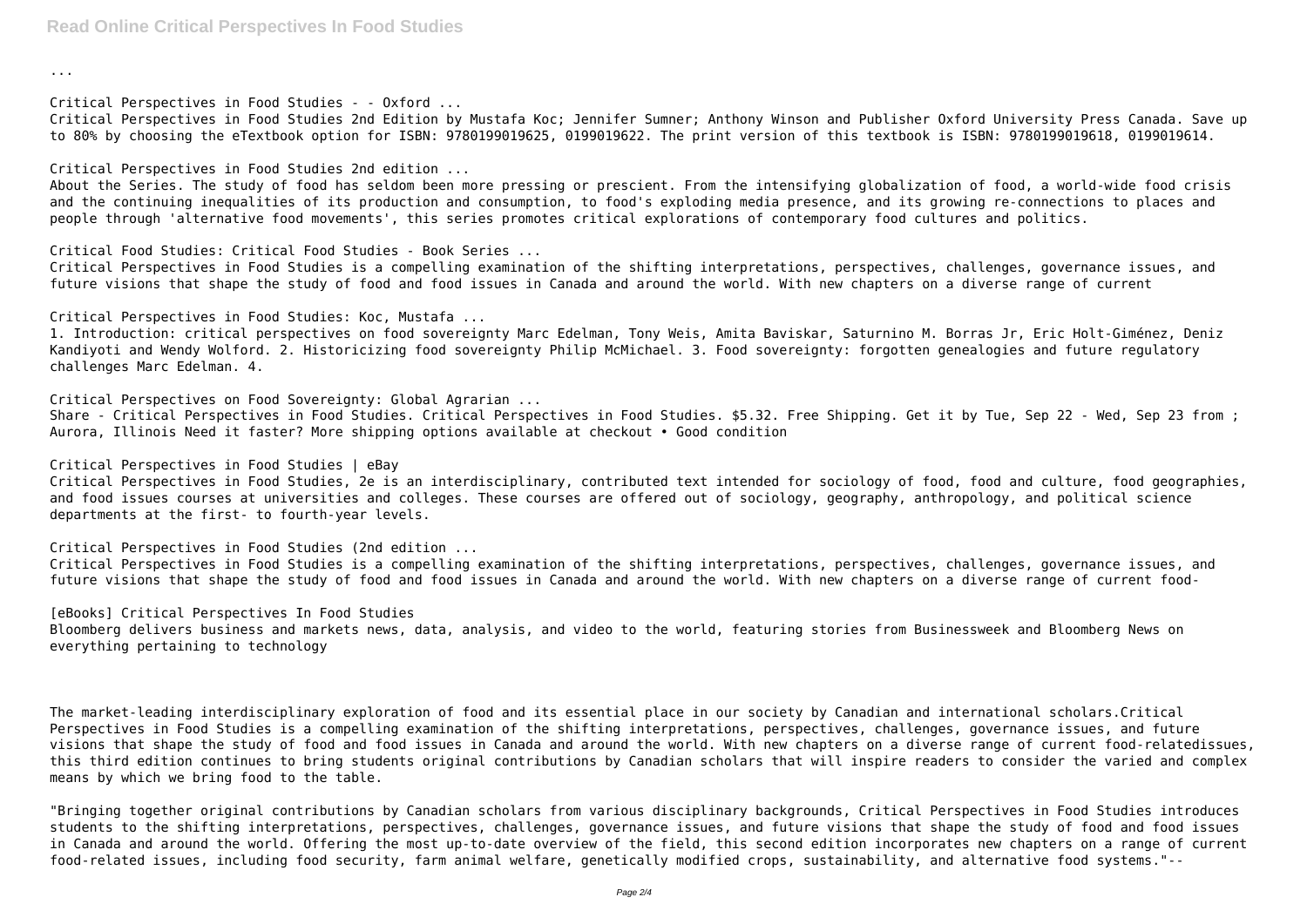## **Read Online Critical Perspectives In Food Studies**

Edited by leading scholars in the field of food studies, Critical Perspectives in Food Studies brings together original contributions by Canadian scholars who skillfully showcase the diversity and extent of the field. Organized around five sections, this book examines the network of social relations, processes, structures, and institutional arrangements that affect human interactions with nature and food.

Sheds light on the history of food, cooking, and eating. This collection of essays investigates the connections between food studies and women's studies. From women in colonial India to Armenian American feminists, these essays show how food has served as a means to assert independence and personal identity.

Obesity is a global public health problem of crucial importance. Obesity rates remain high in high-income countries and are rapidly increasing in lowand middle- income countries. Concurrently, the global consumption of unhealthy products, such as soft drinks and processed foods, continues to rise. The ongoing expansion of multinational food and beverage companies, or 'Big Food', is a key factor behind these trends. This collection provides critical insight into the global expansion of 'Big Food', including its incursion into low-and-middle income countries. It examines the changing dynamics of the global food supply, and discusses how low-income countries can alter the 'Big Food'-diet from the bottom-up. It examines a number of issues related to 'Big Food' marketing strategies, including the way in which they advertise to youths and the rural poor. These issues are discussed in terms of their public health implications, and their relation to public health activities, for example 'soda taxes', and the promotion of nutritionallyhealthier products. This book was originally published as a special issue of Critical Public Health.

This expansive collection enriches the field of food studies with a feminist intersectional perspective, addressing the impacts that race, ethnicity, class, and nationality have on nutritional customs, habits, and perspectives. Throughout the text, international scholars explore three areas in feminist food studies: the socio-cultural, the corporeal, and the material. The textbook's chapters intersect as they examine how food is linked to hegemony, identity, and tradition, while contributors offer diverse perspectives that stem from biology, museum studies, economics, popular culture, and history. This text's engaging writing style and timely subject-matter encourage student discussions and forward-looking analyses on the advancement of food studies. With a unique multidisciplinary and global perspective, this vital resource is well-suited to undergraduate students of food studies, nutrition, gender studies, sociology, and anthropology.

This book examines the ethics, politics and aesthetics of veganism in contemporary culture and thought. Traditionally a lifestyle located on the margins of western culture, veganism has now been propelled into the mainstream, and as agribusiness grows animal issues are inextricably linked to environmental impact as well as to existing ethical concerns. This collection connects veganism to a range of topics including gender, sexuality, race, the law and popular culture. It explores how something as basic as one's food choices continue to impact on the cultural, political, and philosophical discourse of the modern day, and asks whether the normalization of veganism strengthens or detracts from the radical impetus of its politics. With a Foreword by Melanie Joy and Jens Tuidor, this book analyzes the mounting prevalence of veganism as it appears in different cultural shifts and asks how veganism might be rethought and re-practised in the twenty-first century.

This volume is a pioneering contribution to the study of food politics and critical agrarian studies, where food sovereignty has emerged as a pivotal concept over the past few decades, with a wide variety of social movements, on-the-ground experiments, and policy innovations flying under its broad banner. Despite its large and growing popularity, the history, theoretical foundations, and political program of food sovereignty have only occasionally received in-depth analysis and critical scrutiny. This collection brings together both longstanding scholars in critical agrarian studies, such as Philip McMichael, Bina Agarwal, Henry Bernstein, Jan Douwe van der Ploeg, and Marc Edelman, as well as a dynamic roster of early- and mid-career researchers. The ultimate aim is to advance this important frontier of research and organizing, and put food sovereignty on stronger footing as a mobilizing frame, a policy objective, and a plan of action for the human future. This volume was published as part one of the special double issue celebrating the 40th anniversary of the Journal of Peasant Studies.

School Food, Equity and Social Justice provides contemporary, critical examinations of policies and practices relating to food in schools across 25 countries from an equity and social justice perspective. The book is divided into three sections: Food politics and policies; Sustainability and development; and, Teaching and learning about food. Bringing together an interdisciplinary group of academics with practitioner backgrounds, the chapters in this collection broaden discussions on school food to consider its educational and environmental implications, the ideals of food in schools, the emotional and ideological components of schooling food, and the relationships with home and everyday life. Our aim is to provide enhanced insight into matters of social justice in diverse contexts, and visions of how greater equality and equity may be achieved through school food policy and in school food programs. We expect this book to become essential reading for students, researchers and policy makers in health education, health promotion, educational practice and policy, public health, nutrition and social justice education.